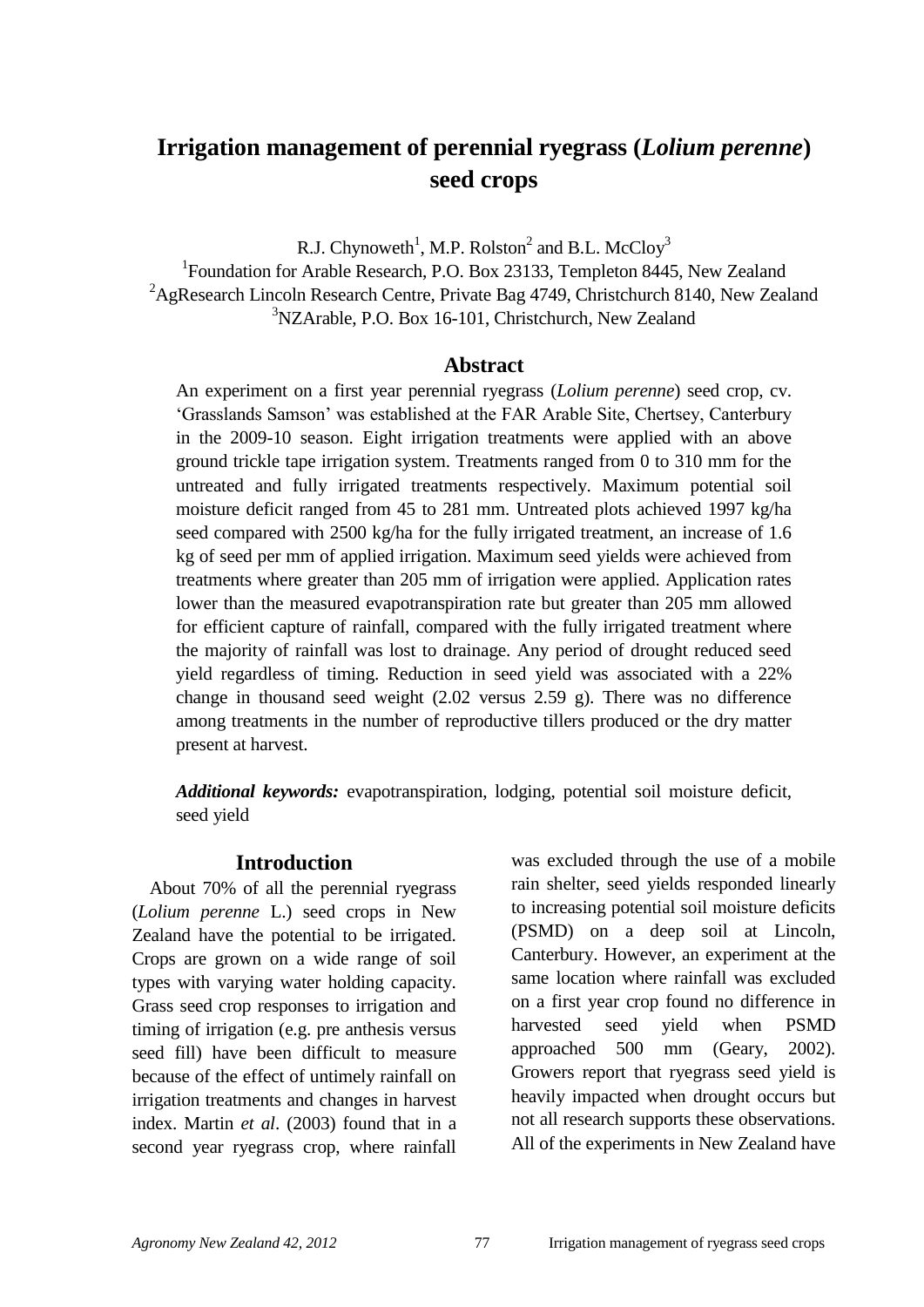been done on heavy soil types with readily available water holding capacity of >130 mm/m of soil depth. This experiment was set up on a soil with a readily available water holding capacity of approximately 60 mm (total water holding capacity 120 mm, 0-0.6 m depth). The aim of this experiment was to compare results by Martin *et al*. (2003) with results generated on lighter soil types without rainfall exclusion and produce guidelines for growers on irrigation management in perennial ryegrass seed crops.

## **Materials and Methods**

The experiment was sown at the FAR Arable Site, Chertsey, Canterbury (43° 47" S, 171° 58" E) with the diploid cultivar "Grasslands Samson". Plots were 10 m by 1.6 m with treatments in a randomised block design with four replicates. The experiment was sown 10 April 2009 at 12 kg/ha with 15 kg/ha of suSCon Green® (a.i. 100 g/kg chlorpyrifos) for grass grub control. The soil type was a Chertsey silt loam (Kear *et al*., 1967) comprised of

approximately 0.6 m of silt loam over gravel with no impermeable layers which would restrict rooting depth. The total water holding capacity, 0-0.6 m depth, was approximately 120 mm of which approximately half is readily available.

Irrigation was applied via an above ground trickle tape system at approximately 12 mm/hour. Lateral tapes were spaced 0.33 m apart on which drippers were 0.33 m apart. The trickle tape had an application capacity of 150 l/100 m/hour. Application rates were based on replacing evapotranspiration, calculated using the Priestly-Taylor equation (Priestly and Taylor, 1972) using data from a weather station located 150 m from the experimental site. Irrigation treatments (Table 1) started on 5 November when the measured soil moisture deficit was approximately 20 mm. Soil moisture was measured in each plot by neutron probe in the 0-0.6 m layer of the soil, with an assumed full-point averaging 112 mm. Readings were made weekly from 1 November to 2 or 10 January depending on windrowing date.

Table 1: Irrigation treatments applied to perennial ryegrass, cultivar 'Grasslands Samson', FAR Arable Site, Chertsey, Canterbury during the 2009-10 growing season.

| Treatment      | Treatment                             |
|----------------|---------------------------------------|
|                | No irrigation                         |
| $\overline{2}$ | Replace 33% ET                        |
| 3              | Replace 66% ET                        |
| $\overline{4}$ | Replace ET                            |
| 5              | Nil until anthesis then replace ET    |
| 6              | Nil until anthesis then 50% ET        |
| 7              | Replace ET until anthesis then Nil    |
| 8              | Replace ET until anthesis then 50% ET |

Weed control was achieved by the application of Jaguar®  $(a.i. 25 \text{ g}/l)$ diflufenican and 250 g/l bromoxynil) at 1.5 l/ha on 6 October 2009. The experiment was defoliated twice using a ride-on lawn

mower to control excess crop dry matter with the final defoliation on 25 September 2009. Nitrogen was applied at 40 kg N/ha in mid-August (as urea) and 140 kg N/ha on 25 September 2009 (as Sustai $N^{\circledR}$ ).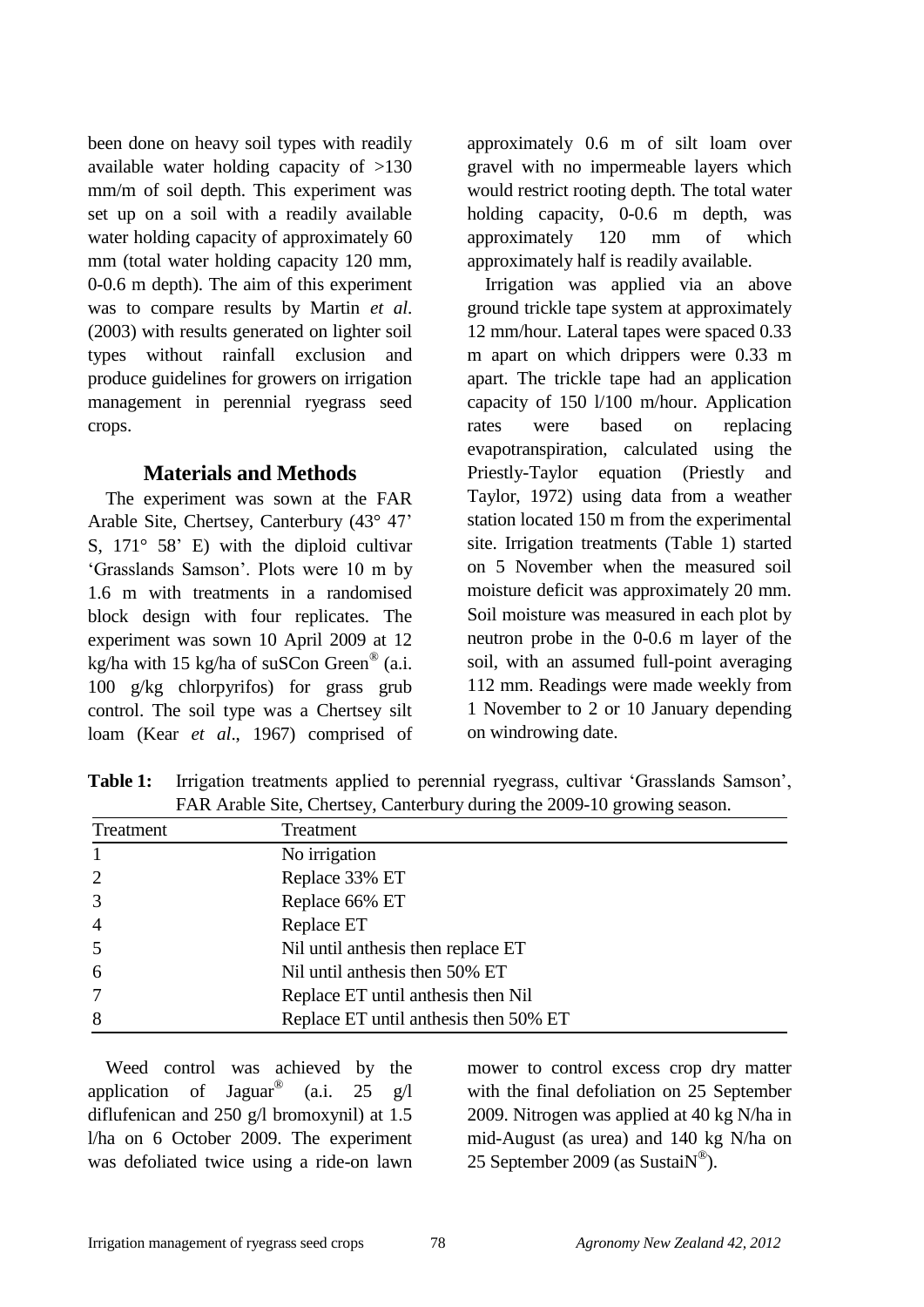Moddus<sup>®</sup> (a.i. 250 g/l trinexapac ethyl) plant growth regulator was applied to all treatments at 1.6 l/ha on 28 October 2009 in a mix with 0.3 l/ha Opus<sup>®</sup> (a.i. 125 g/l epoxiconazole) fungicide. Additional fungicides, 0.4 l/ha Proline® (a.i. 250 g/l prothioconazole) and 0.5 l/ha Amistar<sup>®</sup> (a.i. 250 g/l azoxystrobin), were applied at ear emergence/anthesis as part of a preventative fungicide programme on 30 November 2009.

Lodging was visually assessed weekly following anthesis and scored as a percentage where 0% was completely vertical, at 50% the whole plot was leaning on a 45° angle and at 100% the whole plot was horizontal.

At seed harvest plots were windrowed using a plot windrower at 40% seed moisture content (SMC) and threshed at approximately 12% SMC using a Wintersteiger plot combine. Treatments where <200 mm of irrigation were applied were windrowed on 3 January 2010, all remaining treatments were windrowed on 11 January 2010. Seed was cleaned to a  $1<sup>st</sup>$ Generation purity standard  $(\geq 98.0\%)$  and the machine dressed yield (kg/ha) calculated. Seed yield and thousand seed weights are reported at 12% SMC.

Long term rainfall records for the experimental area are based on those from AgResearch Winchmore, located 13 km west of the experimental site. All statistical analysis was completed using Statistix 9 (Analytical Software, Florida, USA). Seed yield data was tested by analysis of variance (ANOVA) and where significant effects were observed (P<0.05), differences were compared using the least significant difference (LSD) procedure (P=0.05). All relationships were tested by linear regression.

### **Rainfall**

Rainfall in spring 2009 was similar to evapotranspiration with winter soil recharge and frequent rainfall events maintaining adequate soil moisture levels until November. Evapotranspiration exceeded rainfall from October to January inclusive (Table 2) resulting in a potential soil moisture deficit (PSMD) of 261 mm by 11 January 2010.

| Table 2: |                          |         | Rainfall (mm) and evapotranspiration (mm) for 2009-10 at the FAR Arable Site, |
|----------|--------------------------|---------|-------------------------------------------------------------------------------|
|          |                          |         | Chertsey, Canterbury and long term average rainfall from AgResearch Winchmore |
|          | $(13 \text{ km west})$ . |         |                                                                               |
|          | 0.00010                  | 0.00010 | $\mathbf{r}$ , the set of $\mathbf{r}$                                        |

|                 | 2009-10       | 2009-10                 | Long term average rainfall |
|-----------------|---------------|-------------------------|----------------------------|
| Month           | rainfall (mm) | evapotranspiration (mm) | (Winchmore) (mm)           |
| October         | 76            | 101                     | 61                         |
| November        | 18            | 118                     | 65                         |
| December        | 38            | 134                     | 69                         |
| 1 to 11 January | 19            | 55                      | 64 (monthly)               |
| Total           | 151           | 408                     | 259                        |

# **Results**

## **Seed yield**

Seed yield was increased by treatments where greater than 205 mm of irrigation was applied [\(Figure 1,](#page-3-0) [Table 3\)](#page-3-1). The seed vields were similar  $(P<0.05)$  to that of the untreated control where 33% of ET was replaced or in those treatments which experienced a period of drought e.g. prior to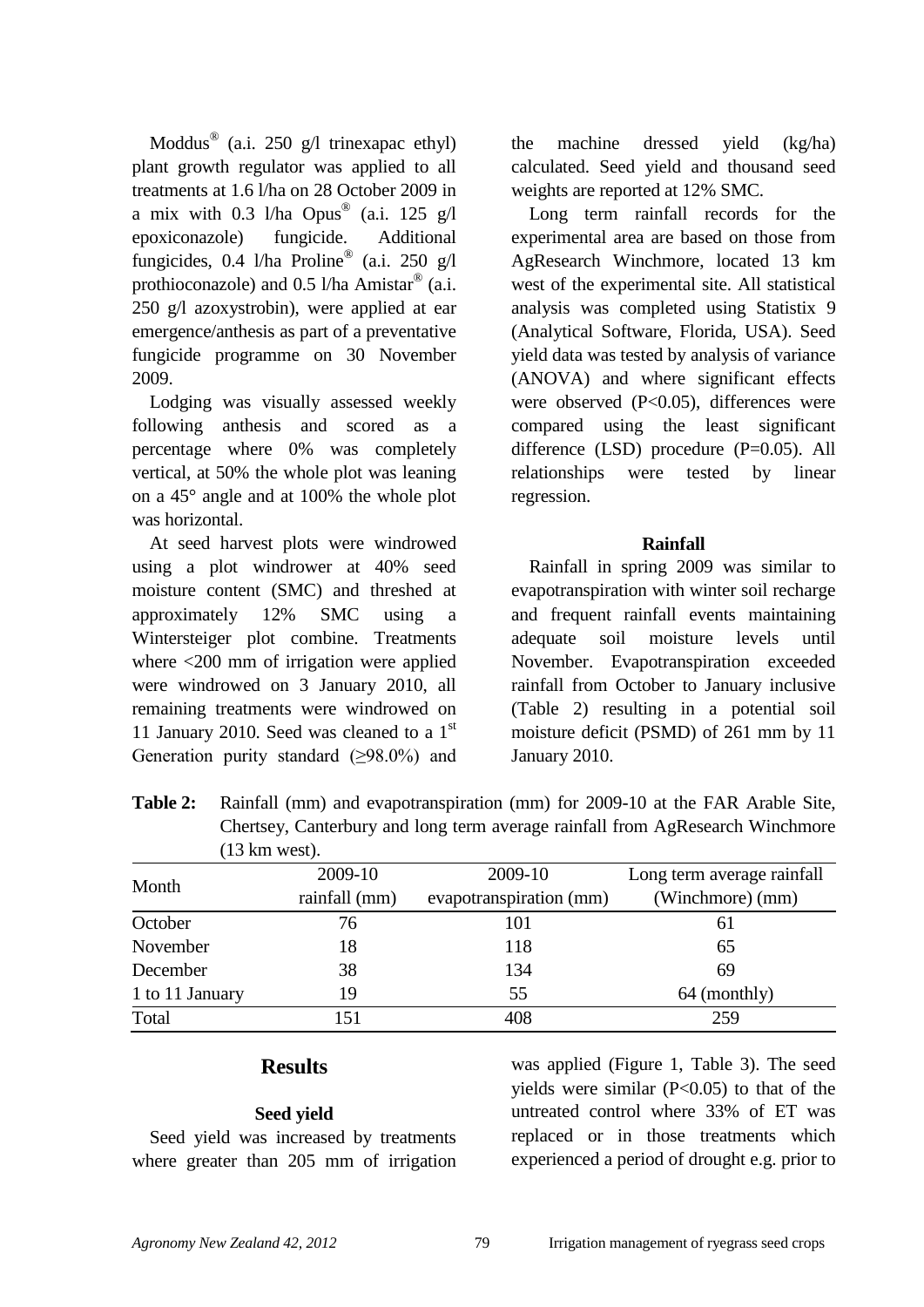or following anthesis. For the applications between approximately 150 and 210 mm of applied irrigation, the seed yield response was 8.5 kg of seed/mm of irrigation.

No seed yield difference was shown between the timing of applied irrigation when drought was experienced either prior to, or following anthesis [\(Table 3\)](#page-3-1). Water stress prior to anthesis reduced seed yield by approximately 500 kg/ha, a similar yield loss to when water stress occurred post anthesis, indicating that the response to timing of drought is similar regardless of when water stress occurs.



<span id="page-3-0"></span>**Figure 1:** Perennial ryegrass, cultivar 'Grasslands Samson', seed yield response to applied irrigation (mm) at the FAR Arable Site, Chertsey, Canterbury during the 2009-10 growing season.

<span id="page-3-1"></span>**Table 3:** Applied irrigation and seed yield responses to eight different irrigation treatments for "Grasslands Samson" perennial ryegrass, FAR Arable Site, Chertsey Canterbury. Mid-anthesis occurred 5 December 2009 (ET = evapotranspiration).

| Treatment                             | Applied irrigation (mm) | Seed yield (kg/ha) |  |
|---------------------------------------|-------------------------|--------------------|--|
| No irrigation                         | 0                       | 1997               |  |
| Replace 33% ET                        | 102                     | 2070               |  |
| Replace 66% ET                        | 205                     | 2518               |  |
| Replace ET                            | 310                     | 2500               |  |
| Nil until anthesis then replace ET    | 165                     | 2054               |  |
| Nil until anthesis then 50% ET        | 83                      | 1984               |  |
| Replace ET until anthesis then Nil    | 145                     | 1943               |  |
| Replace ET until anthesis then 50% ET | 227                     | 2581               |  |
| LSD <sub>(0.05)</sub>                 |                         | 290                |  |

**Lodging** Lodging developed more rapidly from

the onset of anthesis in treatments where irrigation was applied early in the season.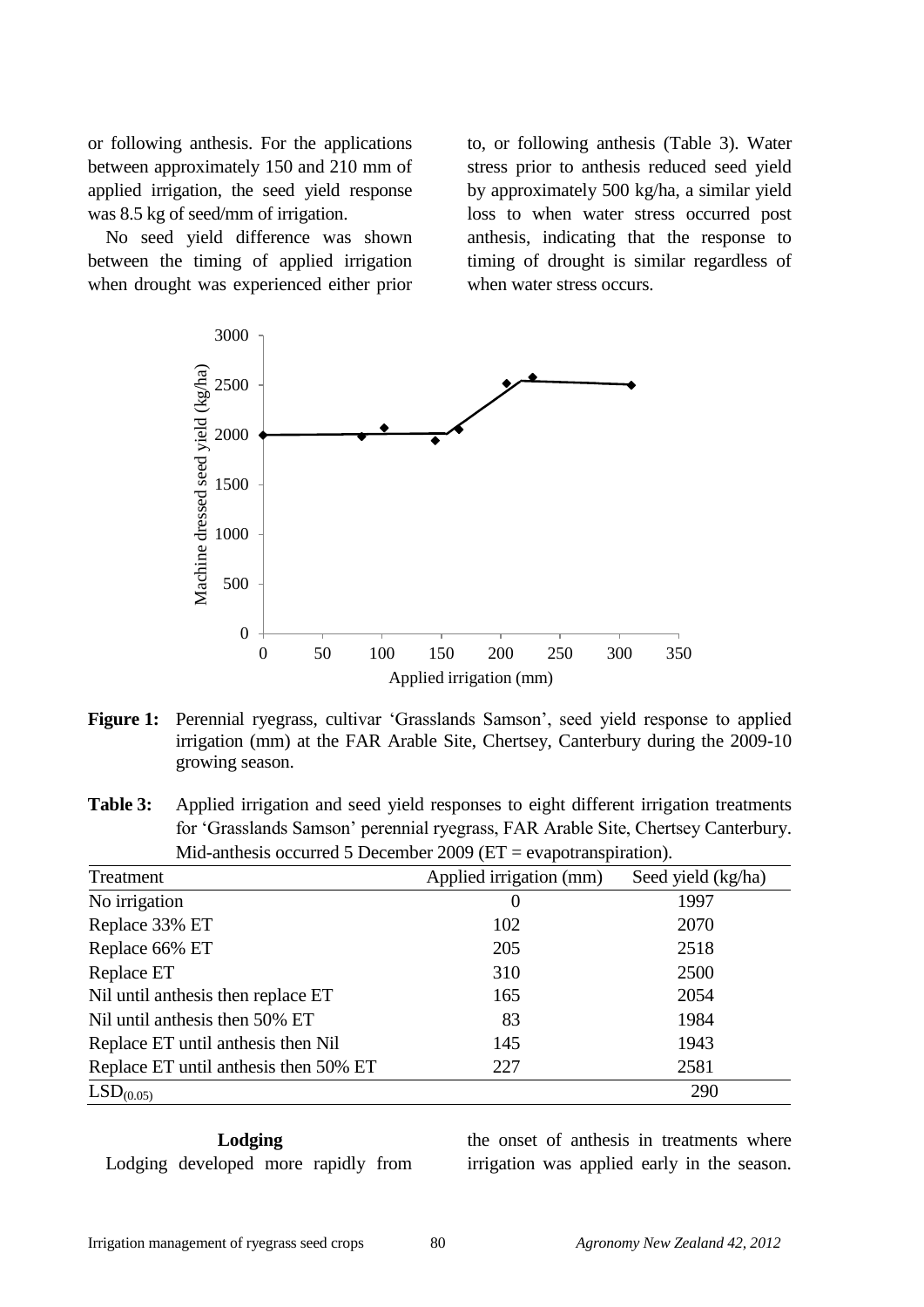When irrigation was applied to replace ET prior to anthesis, crops reached 50% lodging approximately 17 days after anthesis. The "no irrigation" and "no irrigation until anthesis followed by replace 50% ET' did not lodge prior to harvest (Table 4). At harvest all treatments were fully lodged with the exception of those where irrigation was excluded prior to anthesis.

#### **Soil moisture deficits**

The maximum potential soil moisture deficit (MPSMD) (calculated as the sum of ET minus rainfall and irrigation) ranged between 45-281 mm in the fully irrigated and no irrigation treatments respectively (Table 5). Only where MPSMD did not exceed 53 mm was the seed yield significantly increased (>2500 kg/ha).

**Table 4:** Days to 50% lodging following anthesis (0 = anthesis, 33 = harvest) and lodging percentage at harvest for eight irrigation treatments "Grasslands Samson" perennial ryegrass at the FAR Arable Site, Chertsey, Canterbury during the 2009-10 growing season. 50% lodging described as the plot area leaning on a 45° angle.

| Treatment                             | Days to 50% lodging | Lodging at harvest $(\%)$ |  |
|---------------------------------------|---------------------|---------------------------|--|
| No irrigation                         | 33 <sup>1</sup>     | 14                        |  |
| Replace 33% ET                        | 21                  | 93                        |  |
| Replace 66% ET                        | 17                  | 95                        |  |
| Replace ET                            | 18                  | 93                        |  |
| Nil until anthesis then replace ET    | 26                  | 44                        |  |
| Nil until anthesis then 50% ET        | $33^{2}$            | 58                        |  |
| Replace ET until anthesis then Nil    | 16                  | 99                        |  |
| Replace ET until anthesis then 50% ET | 19                  | 96                        |  |
| LSD <sub>(0.05)</sub>                 | 9.2                 | 15                        |  |

<sup>1</sup>50% lodging not reached.

 $250\%$  lodging observed on day of cutting only.

**Table 5:** Maximum potential soil moisture (MPSMD) and timing when MPSMD deficit occurred for eight irrigation treatments "Grasslands Samson" perennial ryegrass at the FAR Arable Site, Chertsey, Canterbury in the 2009-10 growing season.

| Treatment                             | Maximum<br>potential<br>soil<br>moisture deficit (MPSMD) | Date of MPSMD    |  |
|---------------------------------------|----------------------------------------------------------|------------------|--|
| No irrigation                         | 281                                                      | 3 January 2010   |  |
| Replace 33% ET                        | 136                                                      | 3 January 2010   |  |
| Replace 66% ET                        | 53                                                       | 11 November 2009 |  |
| Replace ET                            | 45                                                       | 11 November 2009 |  |
| Nil until anthesis then replace ET    | 136                                                      | 29 November 2009 |  |
| Nil until anthesis then 50% ET        | 156                                                      | 3 January 2010   |  |
| Replace ET until anthesis then Nil    | 93                                                       | 3 January 2010   |  |
| Replace ET until anthesis then 50% ET | 45                                                       | 11 November 2010 |  |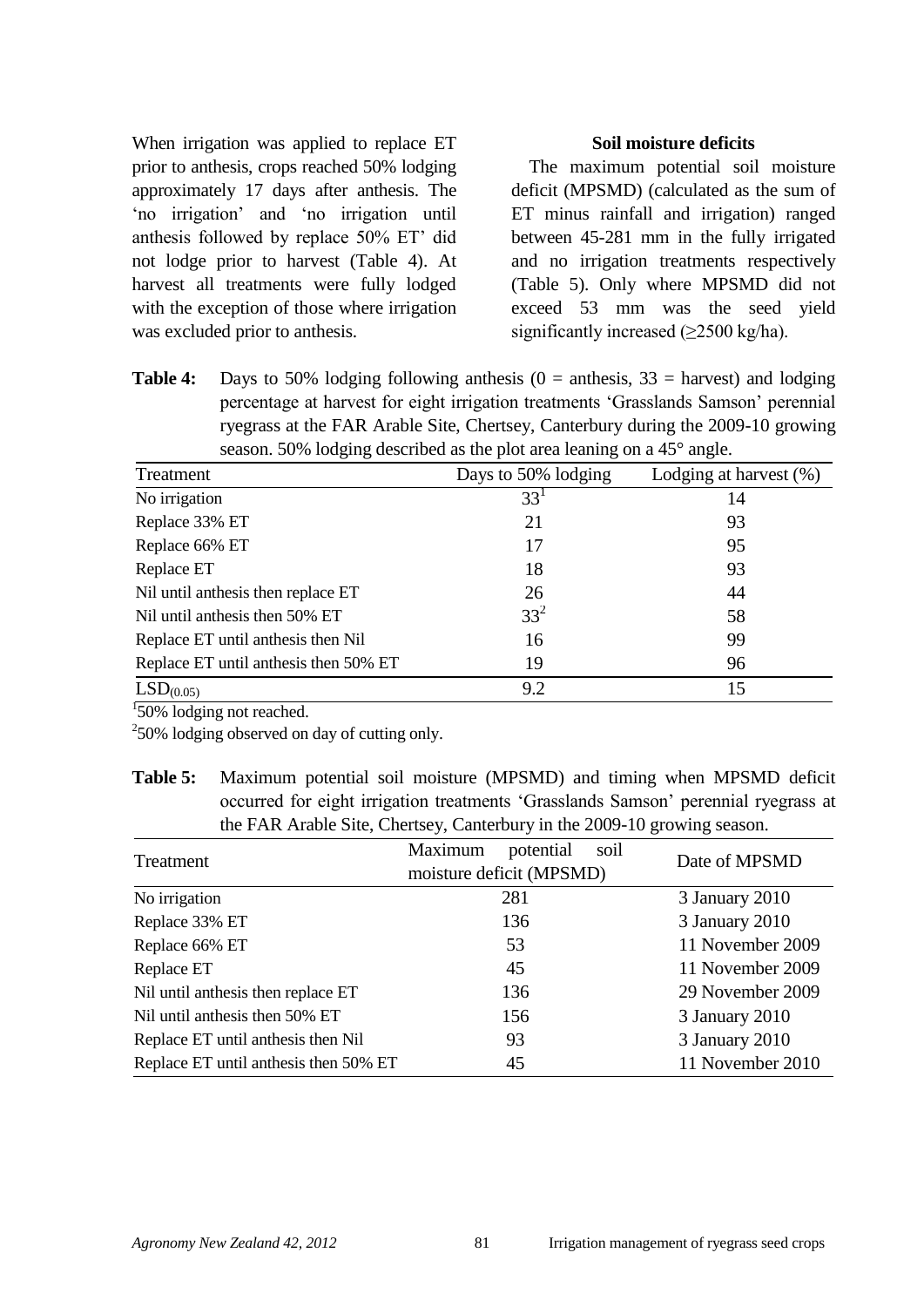# **Yield loss and Maximum Potential Seed Moisture Deficit**

The relationship between MPSMD and seed yield was linear with a loss of 3.2 kg/ha seed for each mm of potential deficit above approximately 50 mm. However, while statistically significant  $(P<0.05)$  the model does not visually fit the data perfectly, partly due to the untreated plots yielding higher than expected (data not presented). One possible explanation for this result is the differential lodging which occurred with the variations in applied irrigation. Seed yield was adjusted based on a 22 kg/ha/day loss for every day spent at >50% lodging in an attempt to remove the differences associated with lodging

(Rolston *et al*., 2010). After transformation, MPSMD explained approximately 72% of the variability among treatments, with a seed yield loss of 4.3 kg/ha/mm of deficit above 50 mm (Figure 2).

#### **Harvest Components**

Irrigation treatments produced no difference in total dry matter/ha, harvest index or seed heads/ $m^2$  [\(Table 6\)](#page-5-0), spikelet's/head (P=0.45) or fertile florets  $(P=0.94)$  (data not presented). There was a 22% reduction in thousand seed weight for the no irrigation treatment  $(2.02 \text{ g})$ compared with the fully irrigated treatment  $(2.56 \text{ g})$ .



<span id="page-5-0"></span>**Figure 2:** Relationship between seed yield adjusted for lodging and maximum potential soil moisture deficit for "Grasslands Samson" perennial ryegrass grown at the FAR Arable Site, Chertsey, Canterbury in the 2009-10 season, (lodging adjusted at 22 kg/ha/day for each day  $\geq 50\%$  lodging, defined as the crop leaning on a 45° angle).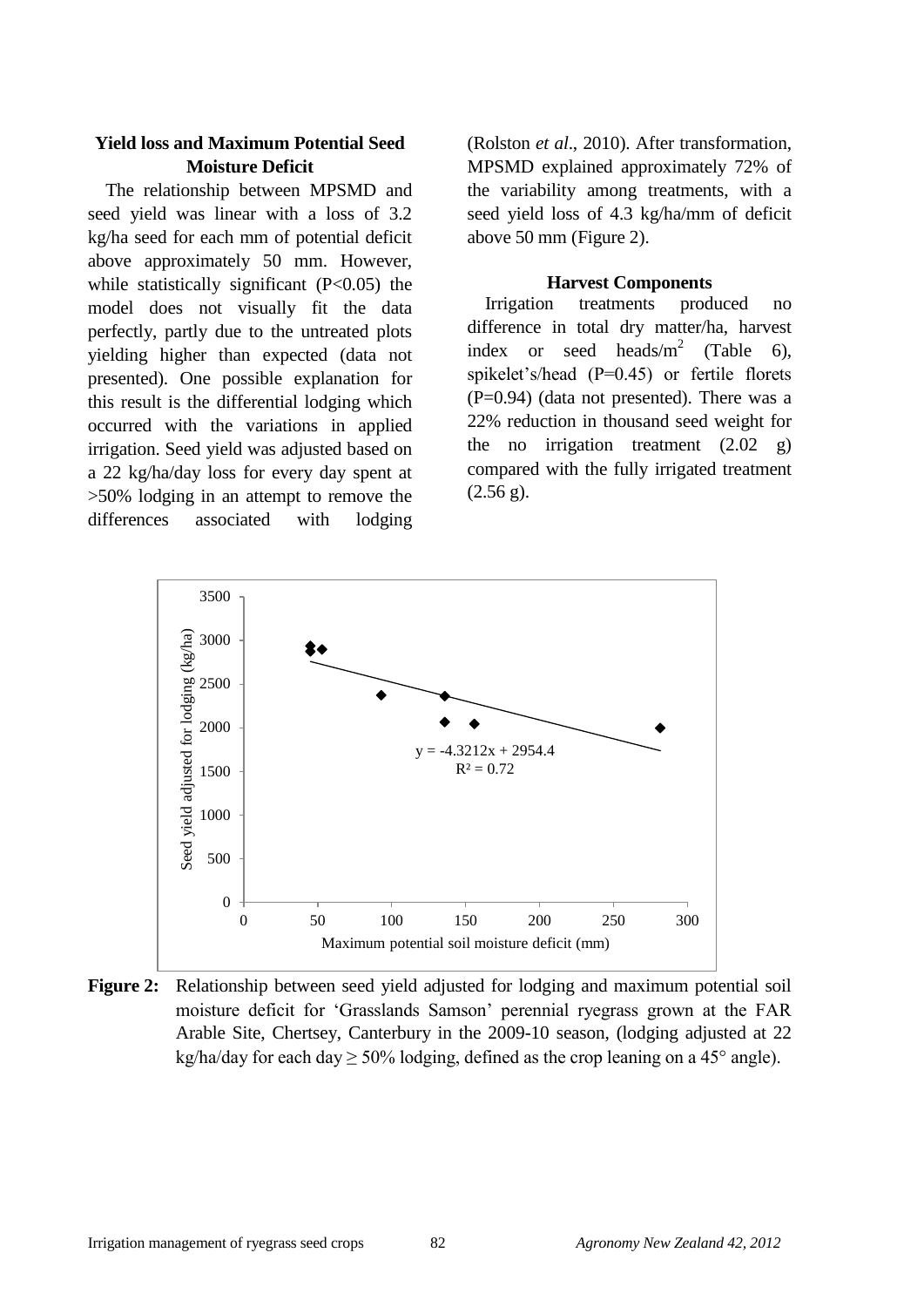| Site, Chertsey, Canterbury in the 2009-10 growing season. |       |      |                                                        |         |  |
|-----------------------------------------------------------|-------|------|--------------------------------------------------------|---------|--|
| Treatment                                                 |       |      | Dry matter (kg/ha) Seed heads/ $m^2$ Harvest index (%) | TSW(g)  |  |
| No irrigation                                             | 12060 | 1860 | 14                                                     | 2.02    |  |
| Replace 33% ET                                            | 12450 | 1810 | 14                                                     | 2.19    |  |
| Replace 66% ET                                            | 12780 | 1800 | 17                                                     | 2.59    |  |
| Replace ET                                                | 12550 | 2090 | 17                                                     | 2.56    |  |
| Nil until anthesis then replace ET                        | 12710 | 1730 | 14                                                     | 2.22    |  |
| Nil until anthesis then 50% ET                            | 12694 | 1960 | 14                                                     | 2.32    |  |
| Replace ET until anthesis then Nil                        | 13820 | 1840 | 13                                                     | 2.11    |  |
| Replace ET until anthesis then 50%<br>ET                  | 13460 | 2050 | 16                                                     | 2.55    |  |
| LSD <sub>(0.05)</sub>                                     | 3160  | 600  | 4                                                      | 0.14    |  |
| P-value                                                   | 0.96  | 0.89 | 0.25                                                   | < 0.001 |  |

**Table 6:** Dry matter, seed heads/m<sup>2</sup>, harvest index and thousand seed weight (TSW) for eight irrigation treatments on "Grasslands Samson" perennial ryegrass at the FAR Arable Site, Chertsey, Canterbury in the 2009-10 growing season.

## **Discussion**

The aim of this experiment was to generate data on the response of perennial ryegrass to periods of drought on lighter soil types and produce guidelines for growers on irrigation management in perennial ryegrass seed crops. Seed yield of perennial ryegrass declined as drought intensity increased above a MPSMD of 53 mm regardless of timing however, above 93 mm of deficit the seed yields were similar (Figure 2). Spring rainfall ensured limited drought stress prior to seed head emergence, although at anthesis a PSMD of 140 mm had accumulated, similar to the deficit to that accumulated post anthesis (Table 5). The yield loss of 3.2 kg/ha/mm of deficit above critical deficit is similar to the reported by Martin *et al*. (2003) (3.7 kg/ha/mm) for perennial ryegrass. However, both these experiments demonstrated different degrees of lodging associated with variation in applied irrigation. Lodging reduces seed yield at approximately 22 kg seed/ha/day when 50% lodging is exceeded (Rolston *et al*., 2010). In the current experiment the fully irrigated treatments all lodged at a similar time, reaching 50% lodging approximately 17 days after anthesis (Table 4). It is estimated that this will have significantly reduced the potential seed yield of these plots. The seed yield loss per mm of deficit above 53 mm was 4.3 kg/mm when seed yield was adjusted for the number of days spent at  $\geq 50\%$  lodging (Figure 2). In this experiment 1.6 l/ha Moddus was not adequate to remove lodging as a variable and as such in future irrigation experiments lodging should be controlled through the use of higher rates of plant growth regulators. There was no advantage in applying greater than 205 mm of irrigation (although the potential deficit was 280 mm) and therefore growers need to consider the economic implications of applying excess water [\(Figure 1,](#page-3-0) [Table 3\)](#page-3-1). If soils are maintained near field capacity, when rainfall occurs during the growing season it is lost through drainage. In this experiment where 205 mm of irrigation was applied, i.e. the replace 66% ET treatment, rainfall could be additionally captured for plant use compared with the replace ET treatments which could not capture and store rainfall. This has practical and economic implications for growers, even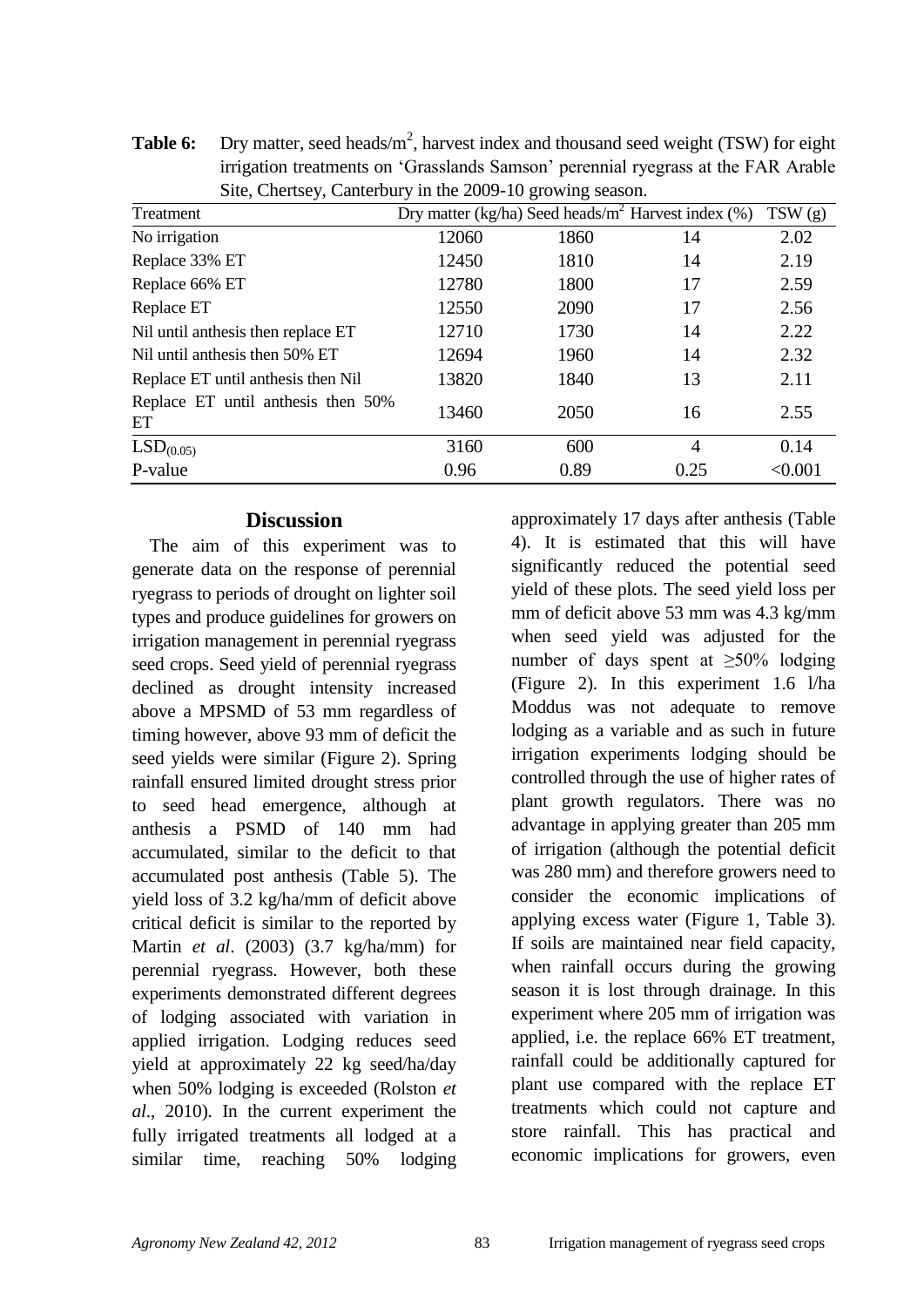when drier than average conditions prevail such as in the 2009-10 season.

In this experiment the number of seed heads/ $m^2$  [\(Table 6\)](#page-5-0) and the spikelets/head were set before water stress was experienced, therefore no differences in these parameters were observed or in the calculated number of spikelets/ $m^2$ . Hebblethwaithe (1977) showed that early drought reduced reproductive tillers which reduced seed yield, but found that when drought occurred late in the season seed yield was reduced by declining seed size only (reduced TSW). Martin *et al*. (2003) showed seed yield was strongly correlated to seed head numbers, and generally those treatments which were drought stressed earlier in the season had lower head numbers. Therefore there are implications of drought timing on yield components. The number of seed heads in all treatments reported above was near the lower end of those required for high seed yields (Hampton and Hebblethwaite, 1983). Therefore the number of seeds/head and/or individual seed weight were major determinants in machine dressed harvested seed yield. There were sizable differences in the measured thousand seed weight between different treatments with 22% variation between the highest and lowest TSW (Table 6), compared to 25% variation in harvested seed yield. Lower seed weight is often associated with a shorter grain fill period and reduced green leaf area duration e.g. reduced grain size in barley (Day *et al*., 1987).

# **Conclusions**

Drought at any period in the spring/summer will reduce seed yield in perennial ryegrass. Potential soil moisture deficit can be used to manage drought responses with a yield loss of 3.2 kg/mm

deficit above critical deficit expected. Critical deficit will vary with soil type at approximately half the readily available water within the rooting zone. These data will help growers to complete an economic analysis of missed irrigation application and/or drought.

# **References**

- Day, W., Legg, B.J., French, B.K., Johnston, A.E., Lawlor, D.W. and Jeffers, W de C. 1978. A drought experiment using mobile shelters: the effect of drought on barley yield, water use and nutrient uptake. *The Journal of Agricultural Science* 91: 599-623.
- Geary, D.W.M. 2002. The response of perennial ryegrass (*Lolium perenne* L.) seed yield to irrigation. MAgriSci Thesis, Lincoln University, Lincoln, Canterbury. 145 pp.
- Hampton, J.G. and Hebblethwaite P.D. 1983. Yield components of the perennial ryegrass (*Lolium perenne* L.) seed crop. *Journal of Applied Seed Production* 1: 23-25.
- Hebblewaite, P.D. 1977. Irrigation and nitrogen studies in s. 23 ryegrass grown for seed. 1. Growth, development, seed yield components and seed yield. *The Journal of Agricultural Science* 88: 605- 614.
- Kear, B.S., Gibbs, H.S. and Miller, R.B. 1967. Soils of the Downs and Plains, Canterbury and North Otago, New Zealand. New Zealand Department of Scientific and Industrial Research, Soil Bureau - Bulletin 14. 92 pp.
- Martin, R.J., Gillespie, R.N. and Maley, S. 2003. Response of perennial ryegrass (*Lolium perenne* L.) seed yield to irrigation in a second season. Report to the Foundation for Arable Research (FAR Code: H0203).